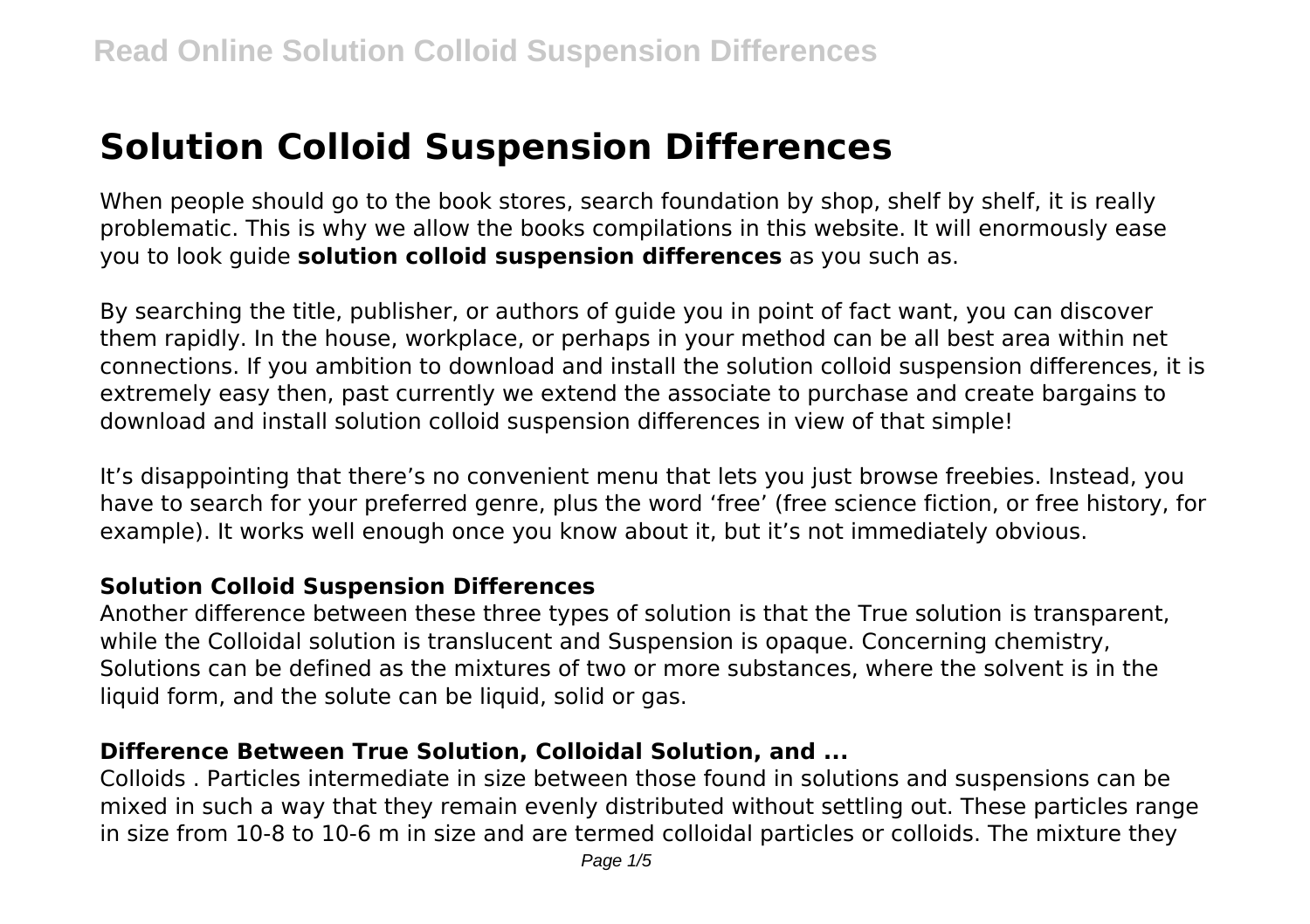form is called a colloidal dispersion.

# **Solutions, Suspensions, Colloids, and Dispersions**

The key difference between suspension and colloid is that the particles in a suspension are larger than the particles in a colloid.. A mixture is an association of several substances. Suspensions, solutions, and colloids are two examples of such mixtures. Since the components in a mixture do not chemically bind together, we can physically separate them by filtration, precipitation, evaporation ...

#### **Difference Between Suspension and Colloid | Compare the ...**

True Solution vs Colloidal Solution vs Suspension (Similarities and Differences between True Solution, Colloidal Solution and Suspension) Based on the nature of particle size, solutions are classified into THREE categories, namely (1) True Solution, (2) Colloidal Solution and (3) Suspension.Apart from the size differences of particles, these sub-categories of solutions also show considerable ...

# **Compare True Solution, Colloids and Suspension | Easy ...**

A colloid is intermediate between a solution and a suspension. While a suspension will separate out a colloid will not. Colloids can be distinguished from solutions using the Tyndall effect. Light passing through a colloidal dispersion, such as smoky or foggy air, will be reflected by the larger particles and the light beam will be visible.

#### **Solutions, Suspensions, Colloids -- Summary Table**

A colloid solution is a heterogeneous mixture in which particle size of substance is intermediate of true solution and suspension i.e between 1-1000 nm. A suspension is a heterogeneous mixture of two substances in which one is dispersed into the other; suspensions involve particles larger than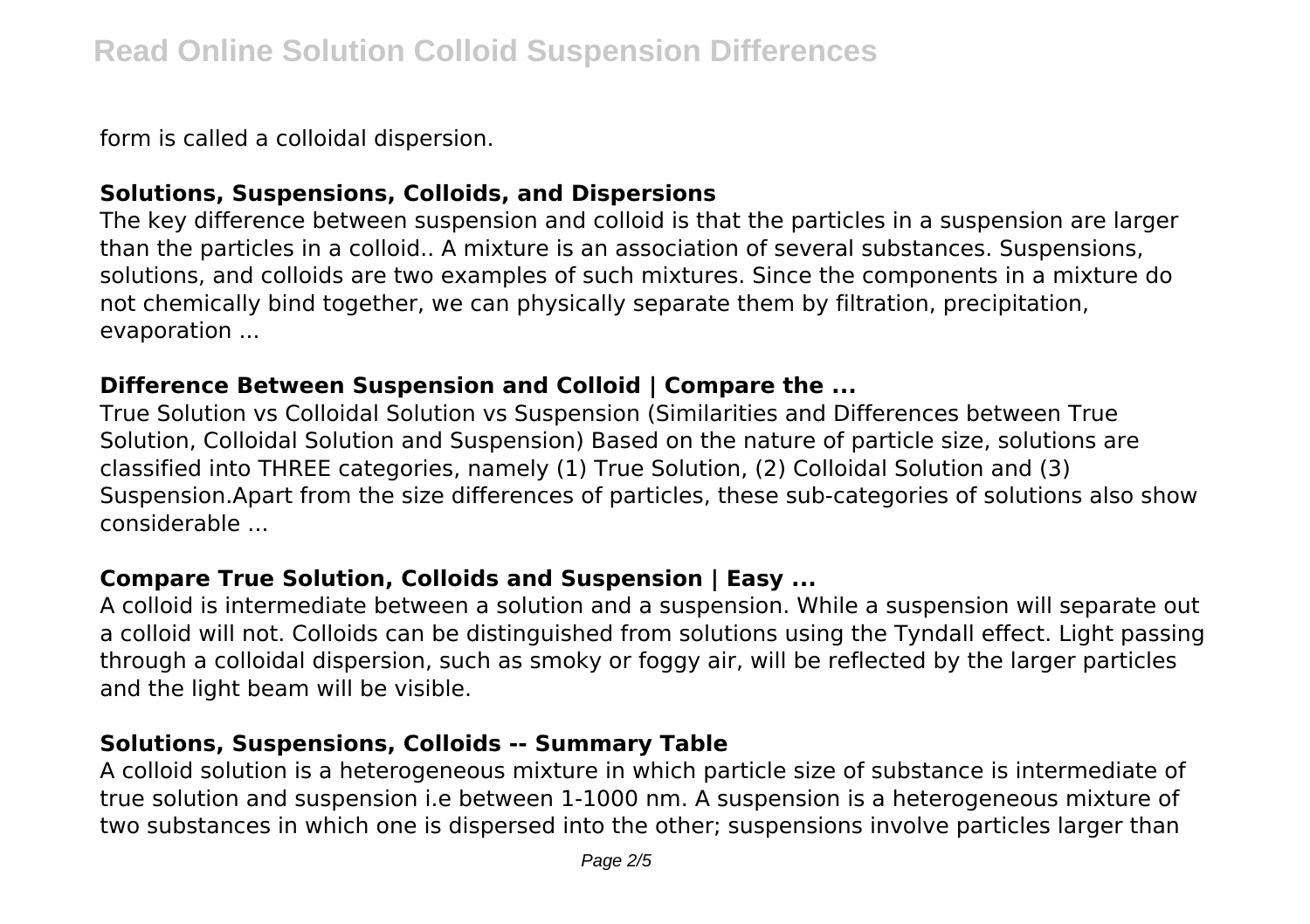those found in solution, typically over 1000 nm.

#### **Difference Between Colloid And Suspension With Examples ...**

A colloid is a heterogeneous mixture in which the dispersed particles are intermediate in size between those of a solution and a suspension. The particles are spread evenly throughout the dispersion medium, which can be a solid, liquid, or gas.

# **7.6: Colloids and Suspensions - Chemistry LibreTexts**

A colloidal solution also referred to as colloidal suspension, is a solution in which a material is evenly suspended in a liquid (intermediate of true solution and suspension). Smoke from a fire is an example of a colloidal system in which tiny particles of solid float in air. The particle size in colloidal solution lies in the range of between 1 nm to 100 nm and cannot be seen through naked ...

#### **True Solution Vs. Colloidal Solution Vs. Suspension: What ...**

Differentiating Between a Colloid, a Suspension, and a Solution. It may be initially difficult to tell the difference between a colloid and a suspension because you can't tell the size of the particles by simply looking at the mixture. However, you can differentiate the two by letting them stand for a while.

# **What is Colloidal Suspension? Examples of Colloidal ...**

Difference Between True Solution, Colloidal Solution and Suspension True solutions are the type of mixtures, where the solute and solvents are properly mixed...

# **Difference Between True Solution, Colloidal Solution and ...**

Difference between True Solution, Suspension and Colloidal Solution July 14, 2014 shanker Dayal 2 Comments The table given below summarizes the major properties and points of distinction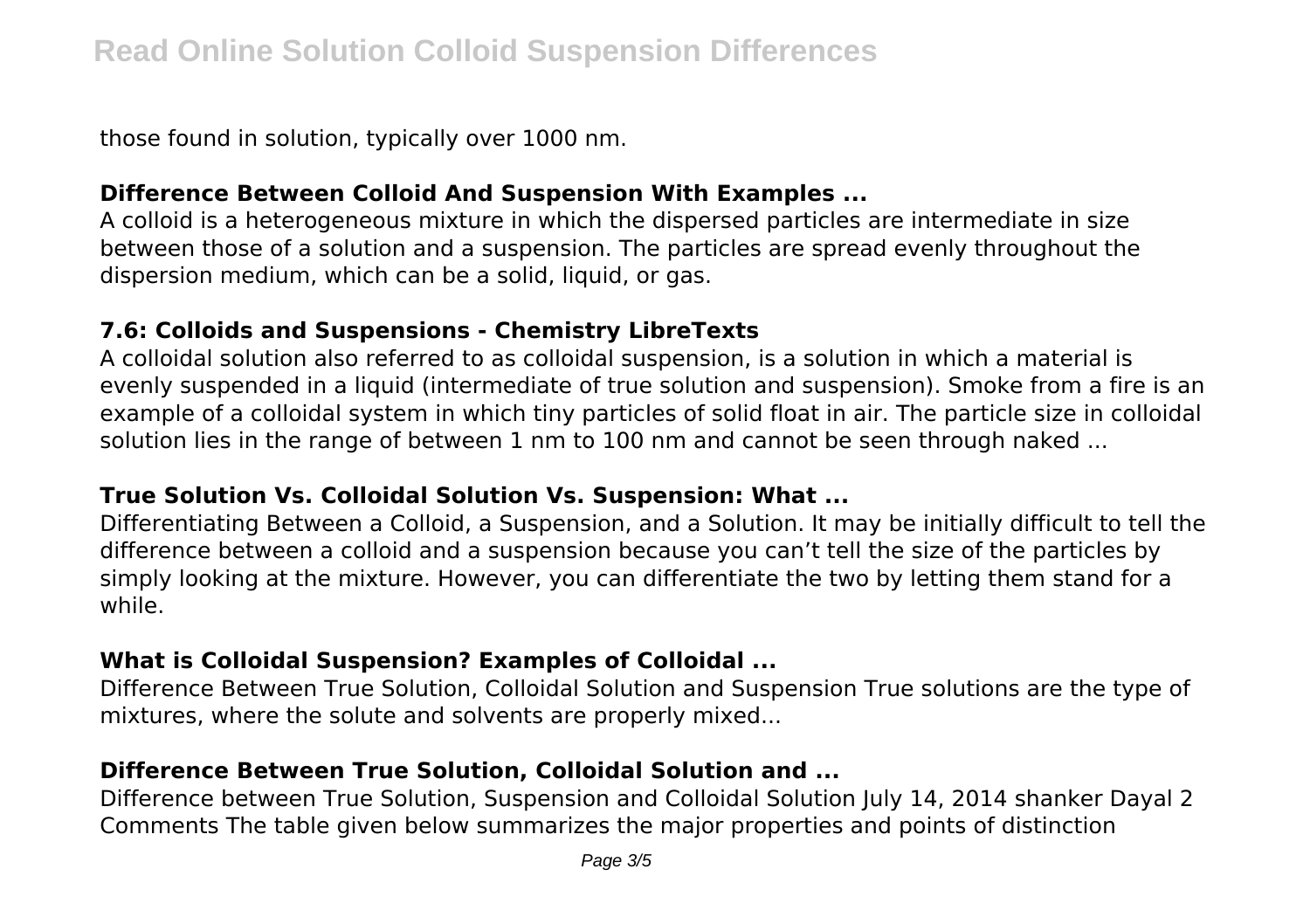between each type of solution with respect to different properties.

#### **Difference between True Solution, Suspension and Colloidal ...**

Contrary to True Solution,particles of suspension are big enough to be seen with naked eye. Suspension Settled Muddy Water. Colloidal Solution. Colloidal Solution is a heterogeneous mixture in which particle size of substance is intermediate of true solution and suspension i.e. between 1-1000 nm.

# **Colloidal Solution, True Solution and Suspension ...**

What is Colloid? A Colloid is an intermediate between solution and suspension. It has particles with sizes between 2 and 1000 nanometers. A colloid is easily visible to the naked eye. Colloids can be distinguished from solutions using the Tyndall effect. Tyndall effect is defined as the scattering of light (light beam) through a colloidal solution.

#### **Suspensions (Chemistry) - Definition, Properties, Examples ...**

The main difference between colloid and suspension lies in the size of particles. Colloid particles are much smaller than suspension particles. Due to this size difference, colloid particles can be either homogeneous or heterogeneous at given conditions, whereas suspensions are always heterogeneous.

#### **Difference Between Colloid and Suspension - Definition ...**

A pure substance is a solid, liquid or gas which molecules which are all identical, or an infinite crystaline polymer in which all unit cells are the same, or a liquid containing a cation and an anion such as trihexyldodecyl phosphonium chloride. ...

# **What are the differences between solutions, suspensions ...**